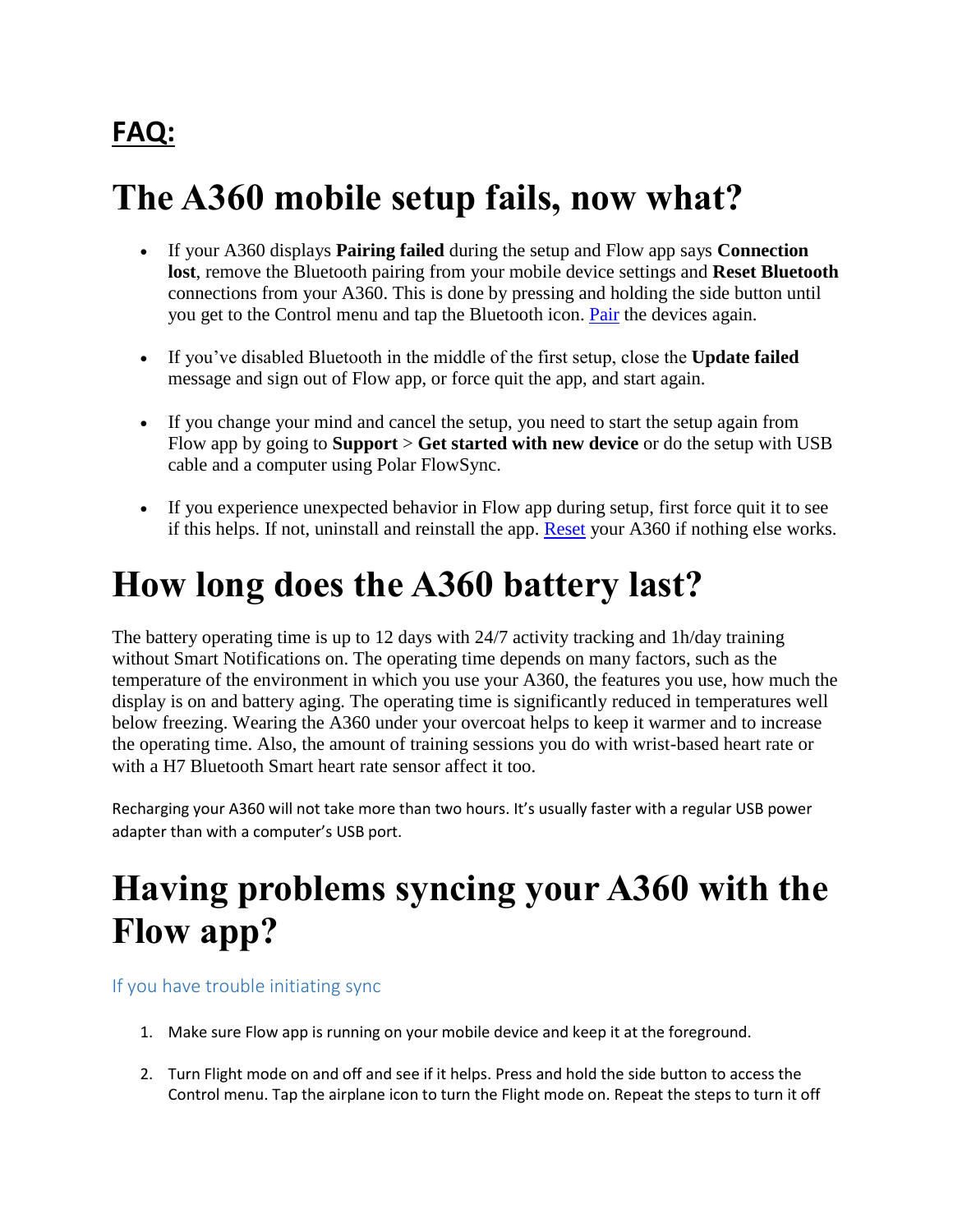again.



Try the sync again. Continue with the steps if this did not help.

3. Reset Bluetooth connections from your A360. Press and hold the side button until the Control menu appears.



Tap the Bluetooth icon and accept the reset confirmation. If you don't have the Bluetooth icon in the Control menu, it means you don't have any Bluetooth accessories paired with your A360.

4. Remove your A360 from your mobile device's Bluetooth setting menu.

**Note!** This step is important, especially with iOS devices since new device pairing can't be done in the Flow app before the earlier connection has been removed from the Bluetooth device list.

- 5. Turn off Bluetooth from your mobile device.
- 6. Sign out from the Flow app and uninstall it from your mobile device.
- 7. Restart your mobile device.
- 8. Turn Bluetooth back on in your mobile device.
- 9. Install Flow app again from the App store or from Google Play and sign in with your Flow account.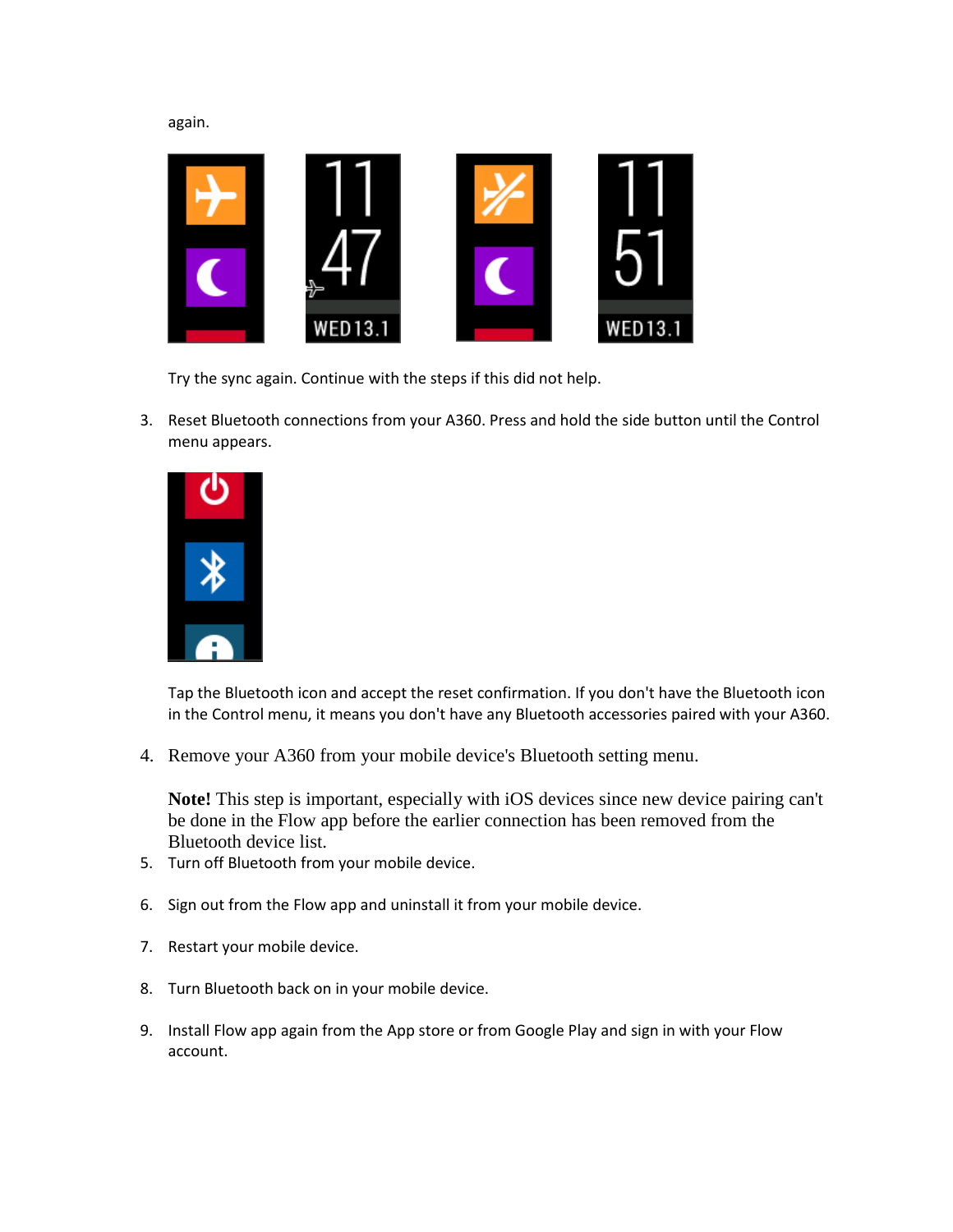10. Pair your A360 with the Flow app by pressing and holding the side button. Wait a while and enter a PIN code your A360 suggests to your mobile device.

#### If you get sync failed message

- Check if all data was transferred ignore the message if that was the case
- If you get the message repeatedly, uninstall and reinstall Flow app on your mobile device

# **How do I start using my Polar A360 with my mobile device?**

For your [compatible](http://www.polar.com/ble) mobile device you'll need the Polar Flow app.

To get started with your mobile download and install Flow app from the [App Store](https://itunes.apple.com/fi/app/polar-flow-activity-sports/id717172678?mt=8) or Google [Play.](https://play.google.com/store/apps/details?id=fi.polar.polarflow)

To make sure both your devices have enough power during the setup plug them in before starting the setup. Your A360 display should look like this when it's ready to be taken into use:



Press the button on the side to wake up the display if you can't see the icons and the animated circle.